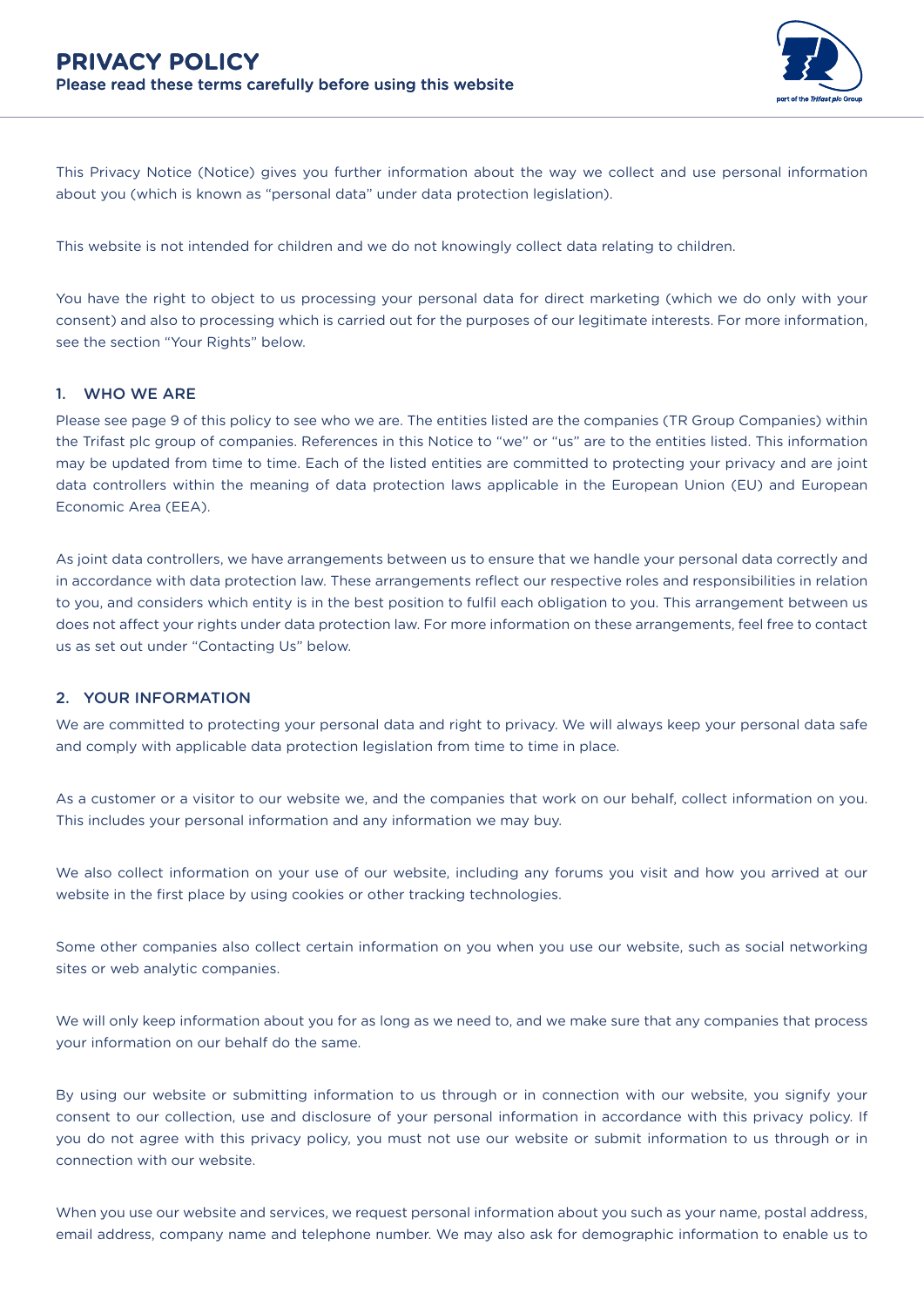

provide a personalised service to you.

The information you provide is either manually or electronically stored. We sometimes supplement that information with information that is received from third parties. For instance, if inaccurate postal codes are received, we may use third party software to fix them.

## 3. USE OF PERSONAL DATA

When we collect or ask you for personal data it may be for any of the following purposes:

- to provide any services and other information which you may request or which we may offer;
- to contact you to inform you of our services or events;
- to send you newsletters we think will be of interest to you;
- to use your personal data for marketing purposes and market research;
- to handle any enquiries you may have;
- to administer this website and help us improve our services;
- to analyse the effectiveness of our marketing and to help us provide more relevant offers, advice and information to you and our other guests
- to better understand your requirements in order to develop and improve our products and services so as to provide you with an enhanced experience;
- to build up a clearer picture of our customers and site visitors both as a group and as individuals and thereby provide you with a seamless, relevant and consistent service;
- to provide you with information about events, special offers, promotions, competitions and other relevant matters concerning the TR Group Companies, and the goods which they sell and services they provide (if you have given your consent for us to do so);
- to advertise our TR Group Companies and services on social media to other people who may also be interested in what we have to offer (if you have given your consent for us to do so);
- to ensure that the information we hold is kept accurate and up to date;
- (if we have your consent, where this is required by law) for research and analysis and in order that we may contact you, from time to time, for such a purpose or for the purpose of conducting surveys or focus groups; and
- to notify you about changes to our services.

#### INFORMATION THAT WE MAY BUY

If we purchase information on you from another company, such as marketing lists, we promise to take all the necessary checks to make sure your information was collected legally.

We may also purchase profile information from other companies to better understand our customers and our market. This helps us to provide you with better suited products and services.

#### INFORMATION ON YOUR USE OF OUR WEBSITE

We collect information about your use of our website. This includes the pages of our website that have been viewed by you and for how long, and your website journey. This is done by cookies or other tracking technologies (please see further information and cookies policy below) and will include your IP address, and if you have logged in, your log-in details too.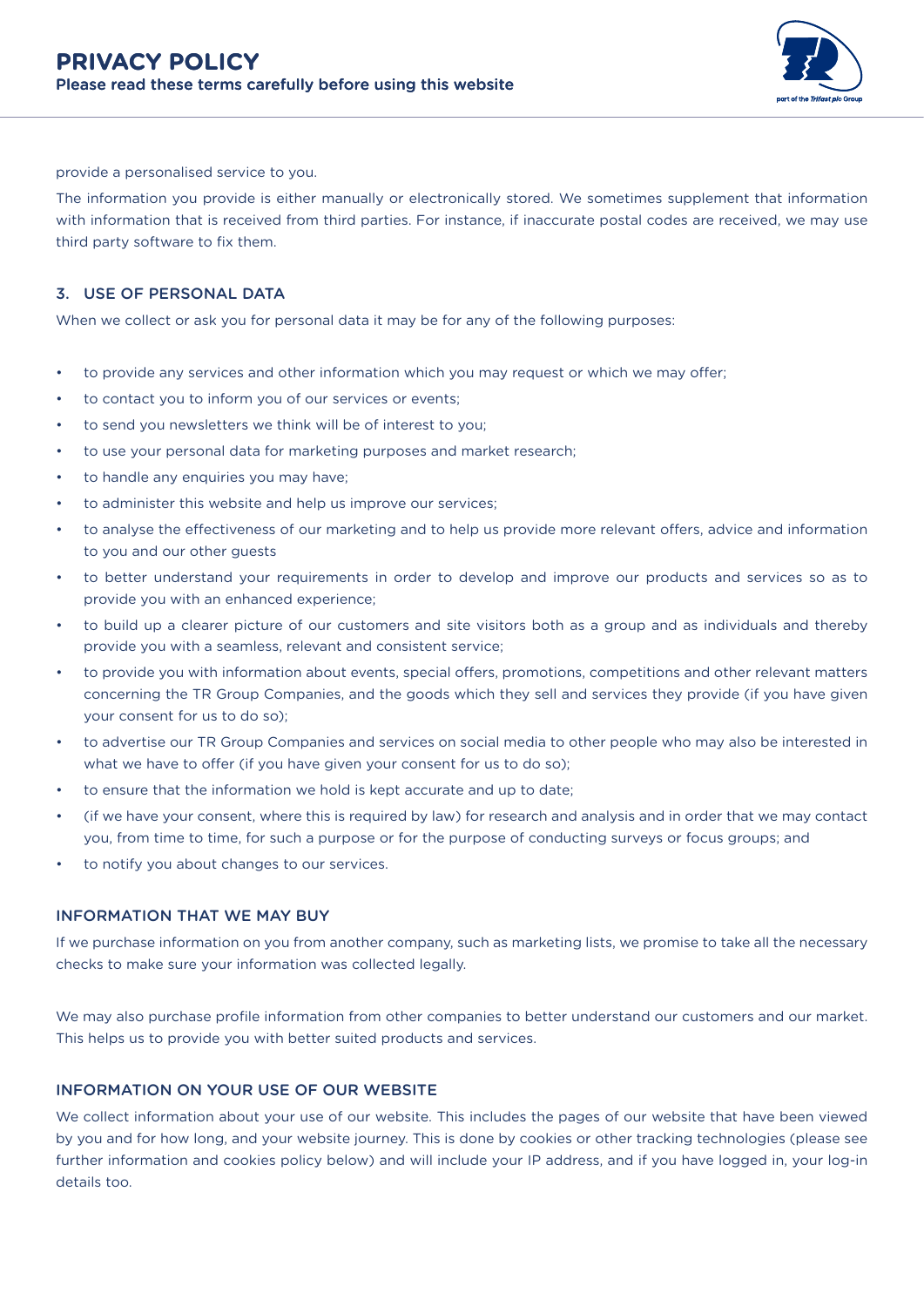

# FORUMS

If you choose to post messages in any forum or other message areas on our website, we will collect that information you provide to us. We retain this information as necessary to resolve disputes, provide customer support and troubleshoot problems as permitted by law.

# HOW YOU ARRIVED AT OUR WEBSITE

We collect information about how you arrived at our website in the first place. This can include what links or adverts of ours you've viewed or clicked on to reach us, or any search terms you've used. If we understand how you look for us, we hope to make it easier to be found.

If you see an advert of ours elsewhere, we or our ad agencies that work on our behalf, place a cookie on your browser. This is so that when you arrive at our website we can recognise that you've seen an advert of ours elsewhere.

## OTHER COMPANIES

Some other companies also collect certain information from our website. This includes Social networking applications. We have social networking widget on a number of our pages. The widget gives you the tools to bookmark our websites, blog, share, tweet and email our content to a friend. Your interaction with those options will result in further cookies, from the providers you use, being placed on your system. To opt-out of the data collection and aggregation created from your interactions, please contact us as set out under "Contacting Us" below.

# KEEPING INFORMATION ONLY AS LONG AS WE NEED TO

We will only keep information about you for as long as we need to. We make sure that any companies that process your data on our behalf do the same.

## 4. MARKETING & COMMERCIAL USE

When you gave us your information, you will have been offered the opportunity to sign up to our marketing communications.

You can subscribe to or unsubscribe from our marketing communications at any time by following the instructions in our marketing emails or by contacting us on the details below.

#### 5. SHARING

We do not share, sell, distribute or transfer your personal data with or to third parties, except as otherwise provided for in this privacy policy.

with our company group;

We share your personal data between ourselves (see Who We Are above) by having joint access to a central database shared by all TR Group Companies. Each location shares the personal data of its own Customers or visitors with other TR Group Companies, by including it as part of our central database. This allows you, as a Customer or visitor, to benefit from offerings from all TR Group Companies.

For the purposes set out above, we may also provide your personal data to our suppliers and processors who perform certain business services for us. We share your personal data with third parties who: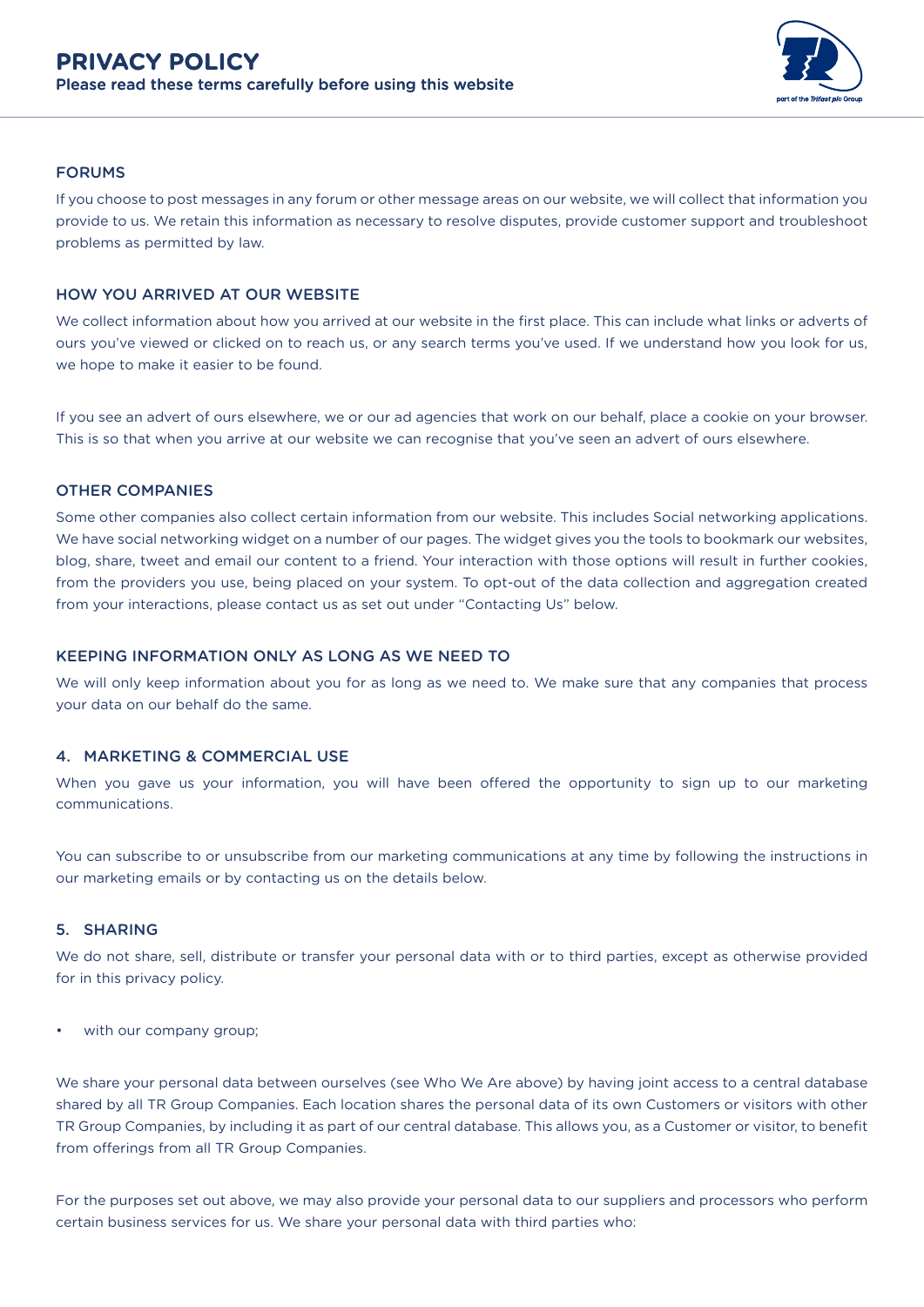

- if you have given your consent for us to do so communicate with you on our behalf via email;
- use your location to deliver specific electronic messaging to you (based on your location when you open an email or electronic message from us); and
- use your location to show you targeted website content.

In some cases the personal data we collect from you may also be processed outside the UK and the European Economic Area (EEA) and such destinations may not have laws which protect your personal data to the same extent as in the UK and the EEA. As we are based in the UK we will also transfer your personal data from the EEA to the UK. We have obligations to ensure that your personal data processed by us or by our suppliers and partners operating outside the UK and the EEA is treated securely and is protected against unauthorised access, loss or destruction, unlawful processing and any processing which is inconsistent with the purposes set out in this Notice. Under data protection laws, we can only transfer your personal data to a country outside the UK/EEA where:

- there is an Article 45 of the UK/EU GDPR decision
- there are appropriate safeguards in place, together with enforceable rights and effective legal remedies for you, or
- a specific exception applies under relevant data protection law

Please see page 10 of this policy for a list of the suppliers and processors we currently use, and other parties to whom we disclose your personal data. The link also has information about how these parties use your personal data, any processing they perform outside the EEA, and the safeguards that are used to protect your personal data if this happens. This information may be updated from time to time. Please ask us if you would like more information about the safeguards that are used to protect your personal data when it is processed outside the EEA (see Contacting Us below).

In addition, we may disclose your personal data:

- only if necessary, with third party approved distributors, contractors or other service providers who may access your personal information when providing services (including but not limited to IT support services) to us;
- with credit reference agencies when we need to and third party companies conducting marketing activities on our behalf.
- if we are under a duty to disclose or share your personal data in order to comply with any legal obligation, or in order to protect the rights, property or safety of our business, our customers or others. This includes, in specific cases, exchanging information with other companies and organisations for the purposes of fraud protection; and
- to successors in title or replacement operators of all or part of our respective businesses.

# 6. THE LEGAL BASIS FOR US USING YOUR PERSONAL DATA

- 1. It is necessary for us to process your email address for performance of the contract between us in relation to any sale of goods.
- 2. In certain circumstances, we process your personal data after obtaining your consent to do so for the purposes of:
	- sending you marketing communications;
	- using your location to deliver specific messaging and content to you; and
	- using your location to monitor the effectiveness of our messaging.
- 3. In most cases, it is in our legitimate interests to collect and use the personal data referred to above (see what personal data do we collect about you above) so that we can: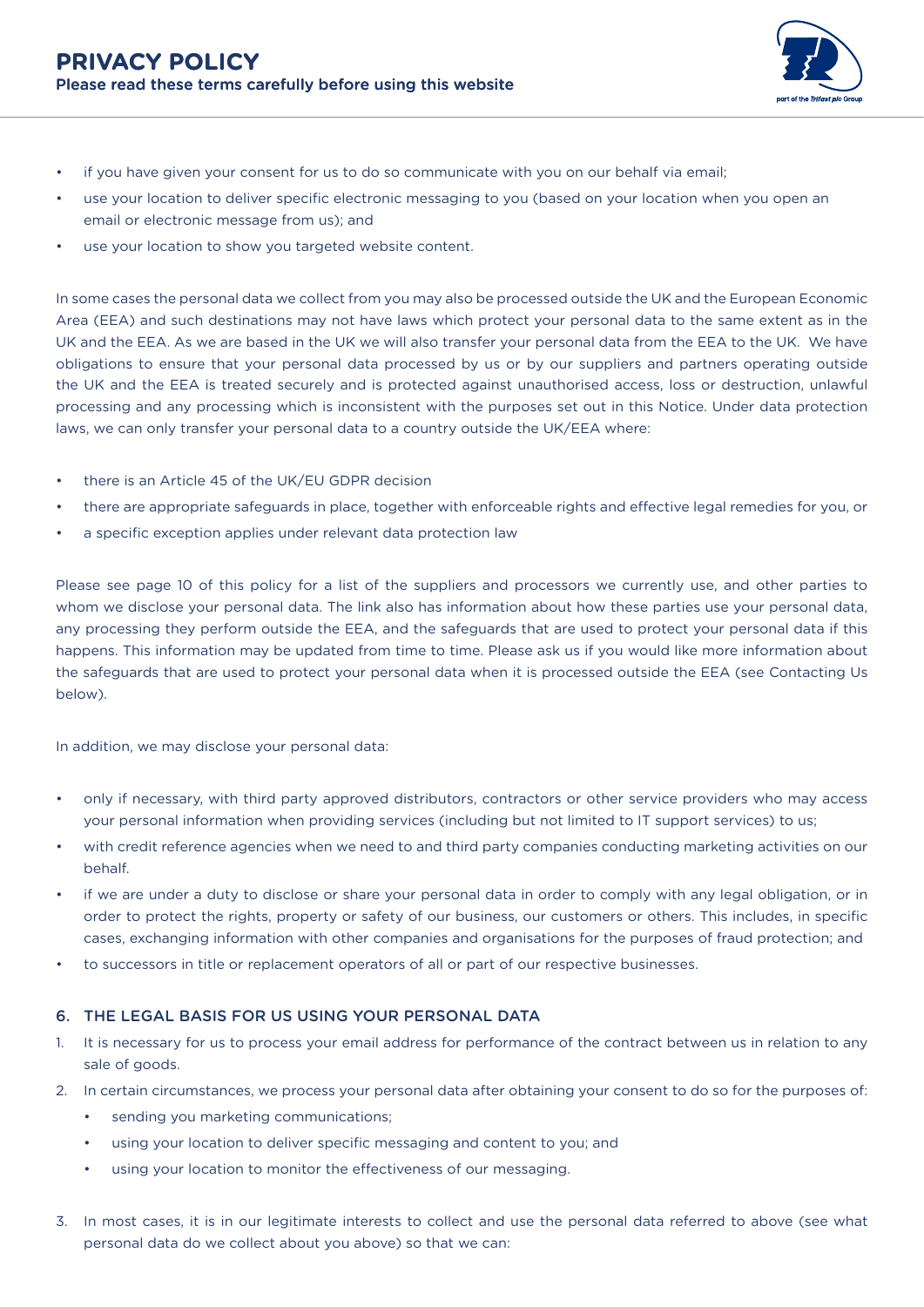

- to follow up on any enquiries raised by you;
- provide you with a service that is as useful and beneficial to you as possible, including by personalising our contact with you, making sure we tell you about all the offers that relate specifically to your preferred location, and contacting you using your preferred method of communication; and
- better understand our customer base so that we can improve our services and marketing activities (which could also benefit you).

When we rely on our legitimate interests in order to collect and use your personal data (including for the purposes of automated decision making and profiling as set out in Automated decision making below), we must consider whether those legitimate interests are overridden by your interests or your fundamental rights and freedoms. We may continue only if we decide that your interests, rights and freedoms do not override our legitimate interests.

We have considered these matters, and where we think there is a risk that one of your interests or fundamental rights and freedoms may be affected we will not use your personal data unless there is another legal basis for us to do so (either that it is necessary for us to perform our contract with you, or on the basis of your consent). For example, we believe that collecting your location data may be intrusive, and so we will only do so with your consent.

## 7. AUTOMATED DECISION MAKING

We may use technology which tracks your purchasing behaviour in TR Group Companies, which helps us to build a profile of your preferred products and services. What this means for you is that you might be more likely to receive marketing and site content that are tailored to your specific preferences, based on your previous activity. It also means that we don't send the same marketing to all our customers and visitors, so you may not be made the same offers as another customers or visitors. If you don't agree with an automated decision that our technology has made in relation to you, you can let us know (see Contacting Us below). You may still have the right to object to us processing your personal data for the purpose of automated decision making or to restrict us from doing so (see Your Rights above).

Please note that the legal basis for us carrying out this automated decision making "or "profiling") activity is that it is in our legitimate interests to do so, having taken into account whether your interests and fundamental rights and freedoms are overridden by this type of processing. See The legal basis for us using your personal data (above) for more information.

#### 8. SECURITY

Unfortunately, the transmission of information via the internet is not completely secure. Although we will do our best to protect your personal data, we cannot guarantee the security of your data transmitted to our site; any transmission is at your own risk. Once we have received your information, we will use strict procedures and security features to try to prevent unauthorised access.

# 9. CHANGES TO THIS PRIVACY POLICY

We keep our privacy policy under regular review and we log any updates.

We reserve the right to amend this privacy policy and if we do so we will post the changes on this page. It is your responsibility to review the privacy policy every time you submit information to us or place an order.

#### 10. YOUR RIGHTS

By law, you have a number of rights when it comes to your personal data. Further information and advice about your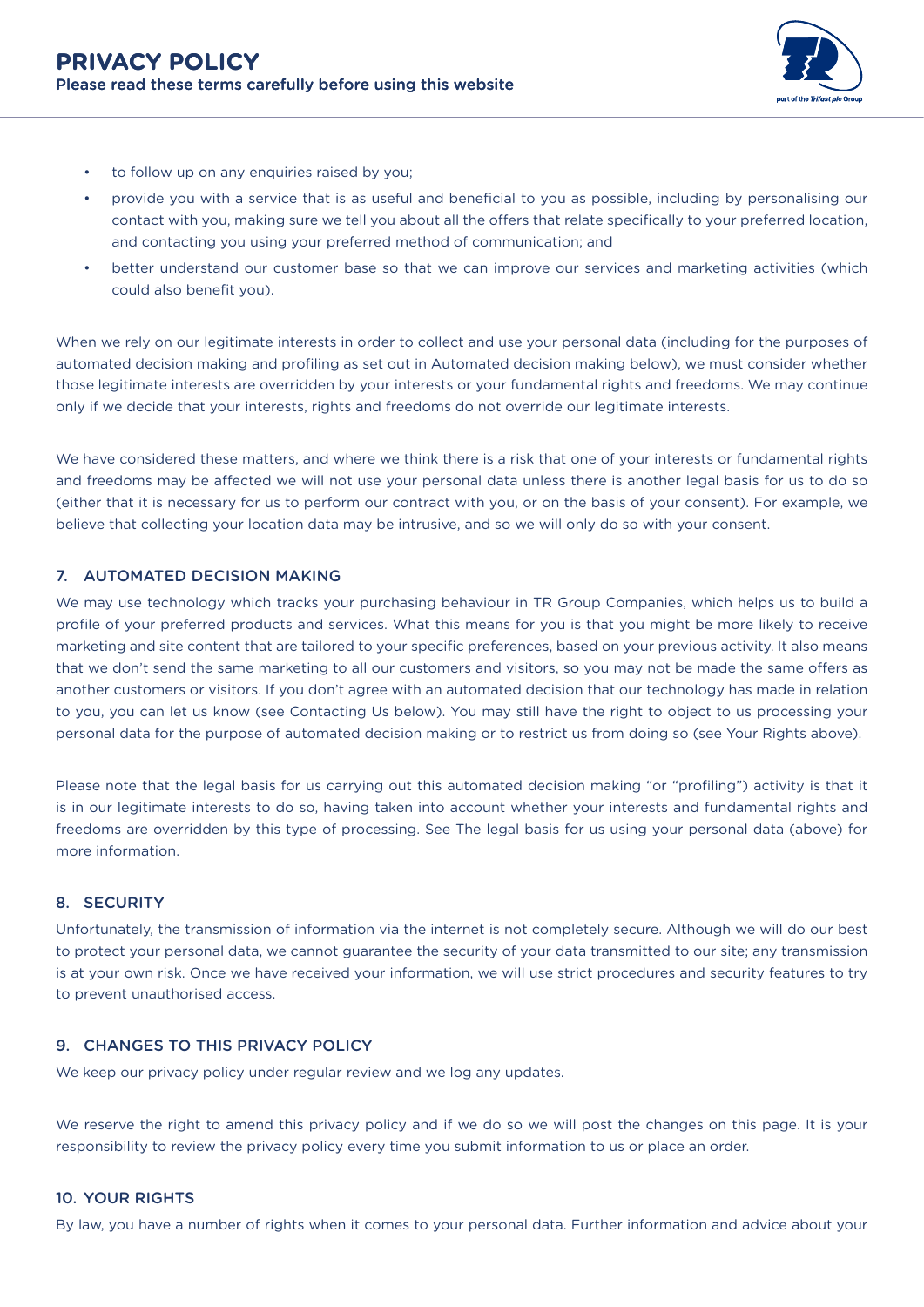

rights can be obtained from the data protection regulator in your country.

| <b>RIGHTS</b>                          | <b>WHAT DOES THIS MEAN?</b>                                                                                                                                                                                                                                                                                                                                                                    |
|----------------------------------------|------------------------------------------------------------------------------------------------------------------------------------------------------------------------------------------------------------------------------------------------------------------------------------------------------------------------------------------------------------------------------------------------|
| 1. The right to be informed            | You have the right to be provided with clear, transparent and easily understandable<br>information about how we use your personal data and your rights. This is why we're<br>providing you with the information in this Notice.                                                                                                                                                                |
| 2. The right of access                 | You have the right to obtain access to your personal data (if we're processing it),<br>and certain other information (similar to that provided in this Privacy Notice). This<br>is so you're aware and can check that we're using your personal data in accordance<br>with data protection law.                                                                                                |
| 3. The right to rectification          | You are entitled to have your personal data corrected if it's inaccurate or incomplete.                                                                                                                                                                                                                                                                                                        |
| 4. The right to erasure                | This is also known as 'the right to be forgotten' and, in simple terms, enables you to<br>request the deletion or removal of your personal data where there's no compelling<br>reason for us to keep using it. This is not a general right to erasure; there are<br>exceptions.                                                                                                                |
| 5. The right to restrict<br>processing | You have rights to 'block' or suppress further use of your personal data. When<br>processing is restricted, we can still store your personal data, but may not use it<br>further. We keep lists of people who have asked for further use of their personal data<br>to be 'blocked' to make sure the restriction is respected in future.                                                        |
| 6. The right to data portability       | You have rights to obtain and reuse your personal data for your own purposes<br>across different services. For example, if you decide to switch to a new provider,<br>this enables you to move, copy or transfer your information easily between our IT<br>systems and theirs safely and securely, without affecting its usability.                                                            |
| 7. The right to object<br>processing   | You have the right to object to processing for direct marketing (which we do only<br>with your consent) and also to processing which is carried out for the purposes of<br>our legitimate interests.                                                                                                                                                                                           |
| 8. The right to lodge a<br>complaint   | You have the right to lodge a complaint about the way we handle or process your<br>personal data with your national data protection regulator.                                                                                                                                                                                                                                                 |
| 9. The right to withdraw<br>consent    | If you have given your consent to anything we do with your personal data, you have<br>the right to withdraw your consent at any time (although if you do so, it does not<br>mean that anything we have done with your personal data with your consent up to<br>that point is unlawful). This includes your right to withdraw consent to us using your<br>personal data for marketing purposes. |

Please see the section titled Requests to us below, for more information on how we will handle your requests. If you would like a copy of some or all of the personal information of yours we hold, please contact us on the details below. We will not charge you for this information and we will try to respond to you as quickly as possible and in any event, within 40 days of receipt of your request. You may also find it helpful to refer to the [guidance from the UK's](https://ico.org.uk/your-data-matters/online/cookies/) [Information Commissioner](https://ico.org.uk/your-data-matters/online/cookies/) on your rights under the UK GDPR.

We want to make sure that your personal information is accurate and up to date. Please always let us know if you think it is not.

# 11. INFORMATION ABOUT OUR USE OF COOKIES & OTHER TRACKING TECHNOLOGIES

# Cookies or other tracking technologies

Our website uses cookies to distinguish you from other users of our website. This helps us to provide you with a good experience when you browse our website and also allows us to improve our site.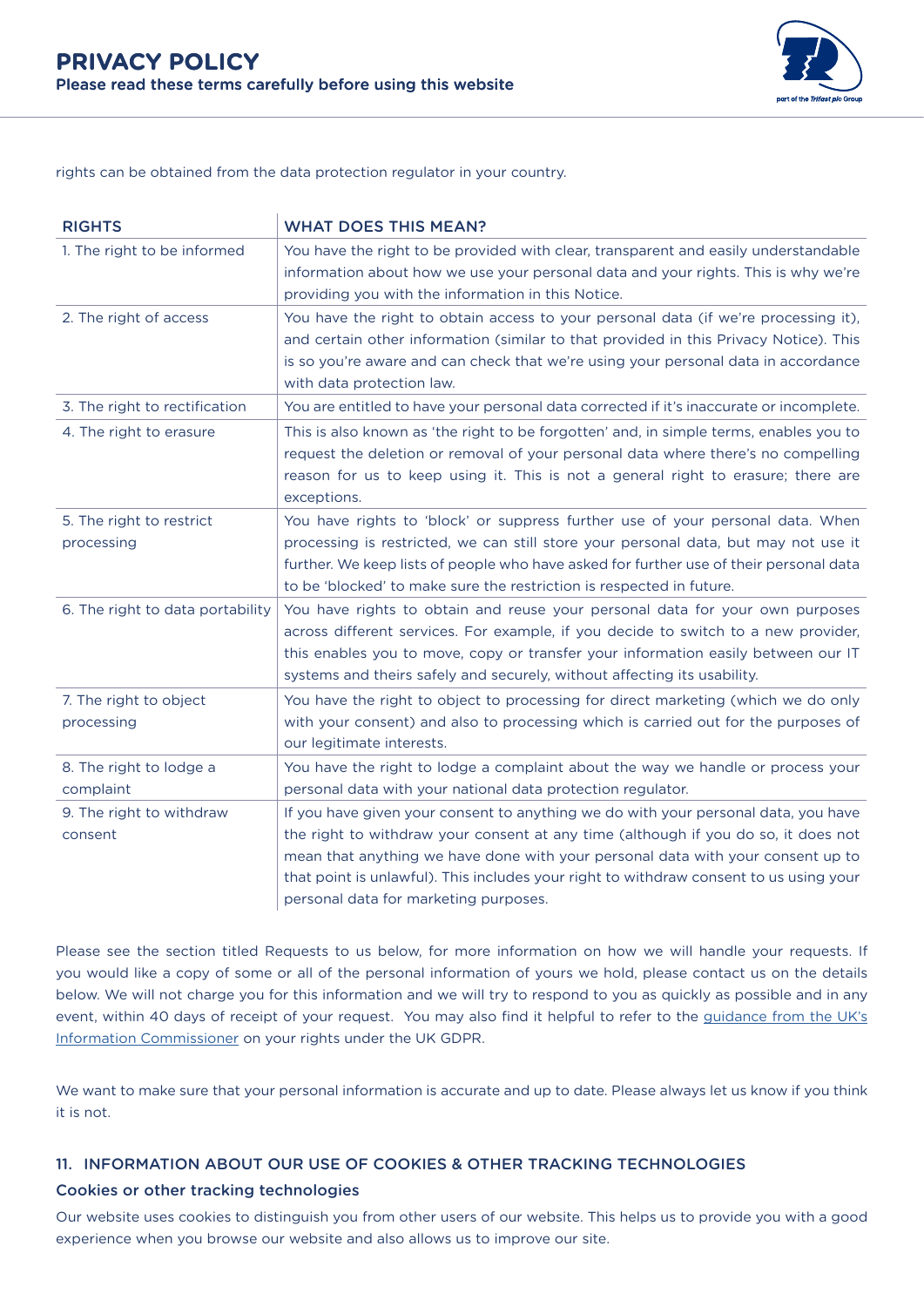

A cookie is a small file of letters and numbers that we store on your browser or the hard drive of your computer if you agree. Cookies contain information that is transferred to your computer's hard drive.

We use the following cookies:

- Strictly necessary cookies. These are cookies that are required for the operation of our website. They include, for example, cookies that enable you to log into secure areas of our website.
- Analytical/performance cookies. They allow us to recognise and count the number of visitors and to see how visitors move around our website when they are using it. This helps us to improve the way our website works, for example, by ensuring that users are finding what they are looking for easily.
- Functionality cookies. These are used to recognise you when you return to our website. This enables us to personalise our content for you, greet you by name and remember your preferences (for example, your choice of language or region).
- Targeting cookies. These cookies record your visit to our website, the pages you have visited and the links you have followed. We may use this information to make our website and the advertising displayed on it more relevant to your interests. We may also share this information with third parties for this purpose.

You can find more information about the individual cookies we use and the purposes for which we use them below:

| <b>COOKIE KEY</b>             | <b>DOMAIN</b>                | <b>DESCRIPTION</b>                                                                                                                                                                                                                                                |
|-------------------------------|------------------------------|-------------------------------------------------------------------------------------------------------------------------------------------------------------------------------------------------------------------------------------------------------------------|
| treng                         | trdemosite.azurewebsites.net | This cookie is used to mange the enquiry basket.                                                                                                                                                                                                                  |
| <b>ASP.NET SessionId</b>      | trdemosite.azurewebsites.net | General purpose platform session cookie, used<br>by sites written with Miscrosoft .NET based<br>technologies. Usually used to maintain an ano-<br>nymised user session by the server.                                                                             |
| ARRAffinitySameSite           | trfastenings.com             | Enables load balancing, this cookie ensures that<br>requests from one visitor browsing session are<br>always handled by the same server in the cluster.                                                                                                           |
| RequestVerification-<br>Token | trdemosite.azurewebsites.net | This is an anti-forgery cookie set by web applica-<br>tions. It is designed to stop unauthorised posting<br>of content to a website, known as Cross-Site Re-<br>quest Forgery. It holds no information about the<br>user and is destroyed on closing the browser. |
| ARRAffinity                   | trfastenings.com             | It is used for load balancing to make sure the<br>visitor page requests are routed to the same<br>server in any browsing session.                                                                                                                                 |
| <b>CookieScriptConsent</b>    | trdemosite.azurewebsites.net | This cookie is used by Cookie-Script.com service<br>to remember visitor cookie consent preferences.<br>It is necessary for Cookie-Script.com cookie ban-<br>ner to work properly.                                                                                 |

# STRICTLY NECESSARY

## **PERFORMANCE**

| <b>COOKIE KEY</b> | <b>DOMAIN</b>    | <b>DESCRIPTION</b>                                                                                                                                                                                                                                        |
|-------------------|------------------|-----------------------------------------------------------------------------------------------------------------------------------------------------------------------------------------------------------------------------------------------------------|
| ai session        | trfastenings.com | This cookie name is associated with the Microsoft<br>Application Insights software, which collects<br>statictical usage and telemetry information for<br>apps built on the Azure cloud platform. This is a<br>unique anonymous session identifier cookie. |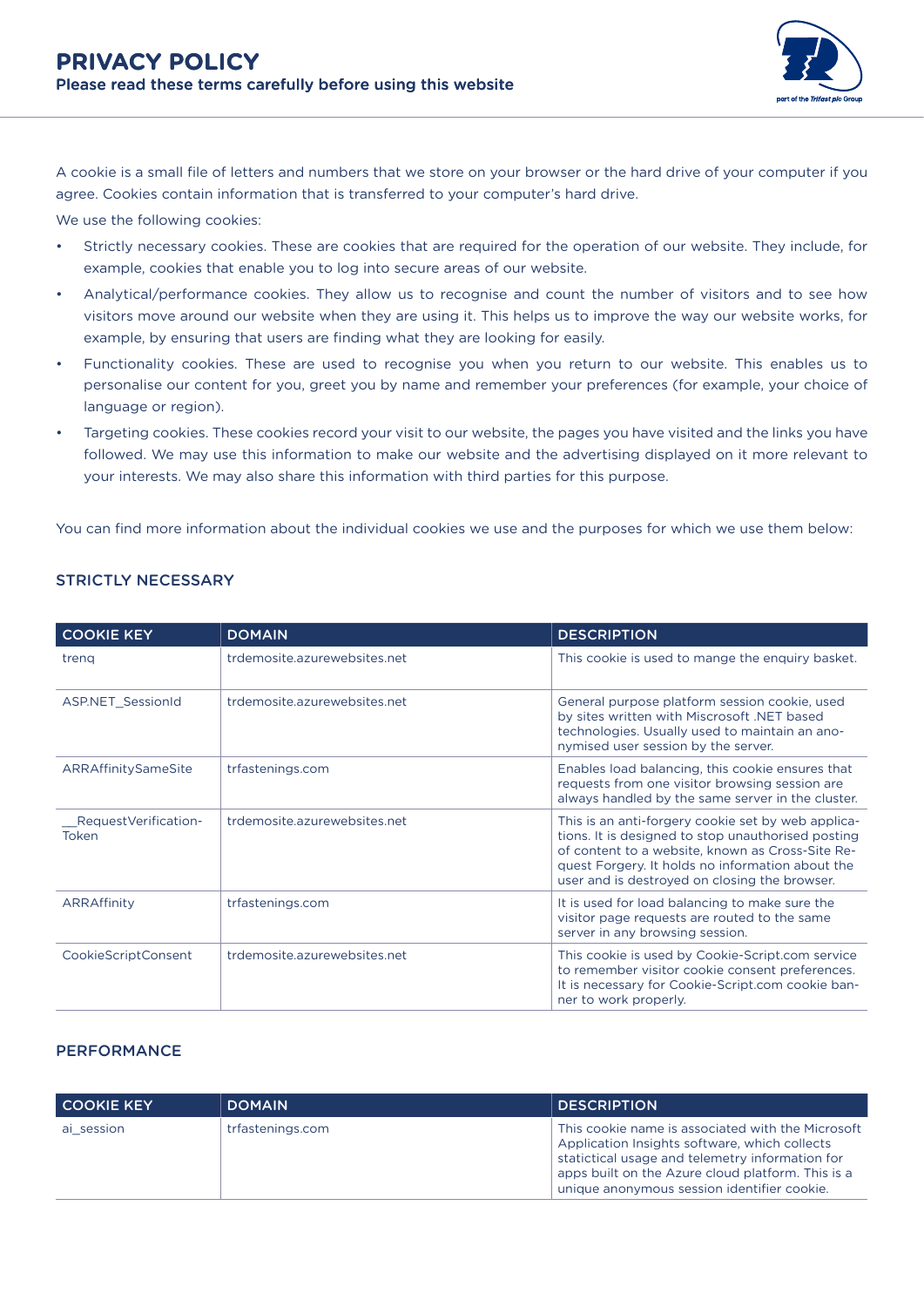

| ai user | trfastenings.com | This cookie name is associated with the Microsoft<br>Application Insights software, which collects<br>statictical usage and telemetry information for<br>apps built on the Azure cloud platform. This is a<br>unique user identifier cookie enabling counting<br>of the number of users accessing the application<br>over time. |
|---------|------------------|---------------------------------------------------------------------------------------------------------------------------------------------------------------------------------------------------------------------------------------------------------------------------------------------------------------------------------|

# TARGETING

| <b>COOKIE KEY</b>  | <b>DOMAIN</b>    | <b>DESCRIPTION</b>                                                                                                                                                                                                                                                                                                                                                                                                                |
|--------------------|------------------|-----------------------------------------------------------------------------------------------------------------------------------------------------------------------------------------------------------------------------------------------------------------------------------------------------------------------------------------------------------------------------------------------------------------------------------|
| gat                | trfastenings.com | This cookie name is associated with Google<br>Universal Analytics, according to documentation<br>it is used to throttle the request rate - limiting<br>the collection of data on high traffic sites.                                                                                                                                                                                                                              |
| ga                 | trfastenings.com | This cookie name is associated with Google<br>Universal Analytics - which is a significant update<br>to Google's more commonly used analytics<br>service. This cookie is used to distinguish unique<br>users by assigning a randomly generated number<br>as a client identifier. It is included in each page<br>request in a site and used to calculate visitor,<br>session and campaign data for the sites analytics<br>reports. |
| gid                | trfastenings.com | This cookie is set by Google Analytics. It stores<br>and update a unique value for each page visited<br>and is used to count and track pageviews.                                                                                                                                                                                                                                                                                 |
| VISITOR INFO1 LIVE | .youtube.com     | This cookie is set by Youtube to keep track of<br>user preferences for Youtube videos embedded<br>in sites; it can also determine whether the<br>website visitor is using the new or old version of<br>the Youtube interface.                                                                                                                                                                                                     |
| <b>YSC</b>         | .youtube.com     | This cookie is set by YouTube to track views of<br>embedded videos                                                                                                                                                                                                                                                                                                                                                                |

# WEBSITE ANALYTICS

This website uses Google Analytics, a web analytics service provided by Google, Inc. ("Google").

Google Analytics uses cookies, to help the website analyse how users use the site. The information generated by the cookie about your use of the website (including your IP address) will be transmitted to and stored by Google on servers in the United States. Google will use this information for the purpose of evaluating your use of the website, compiling reports on website activity for website operators and providing other services relating to website activity and internet usage. Google may also transfer this information to third parties where required to do so by law, or where such third parties process the information on Google's behalf. Google will not associate your IP address with any other data held by Google.

You may refuse the use of cookies by selecting the appropriate settings on your browser, however please note that if you do this you may not be able to use the full functionality of this website.

By using this website, you consent to the processing of data about you by Google in the manner and for the purposes set out above.

No personal data is obtained, stored or shared by this site or by Google. Their privacy policy can be found here [http://www.google.co.uk/policies/privacy.](https://policies.google.com/privacy?gl=uk)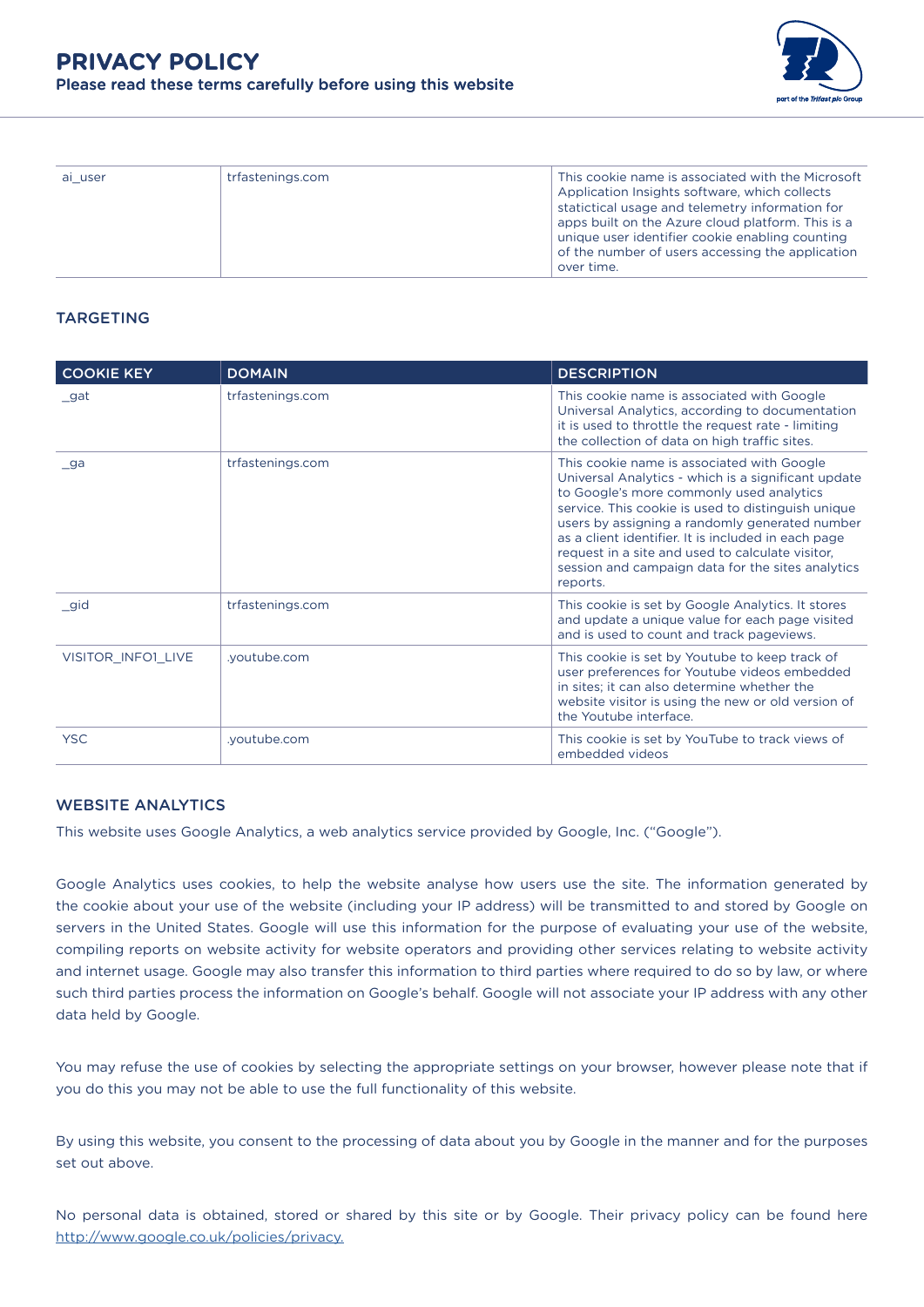

If you would like to Opt-out of this, Google has provided a browser tool that enables this. Click [https://tools.google.](https://tools.google.com/dlpage/gaoptout) [com/dlpage/gaoptout](https://tools.google.com/dlpage/gaoptout) for more details.

Please note that third parties (including, for example, advertising networks and providers of external services like web traffic analysis services) may also use cookies, over which we have no control. These cookies are likely to be analytical/ performance cookies or targeting cookies.

You block cookies by activating the setting on your browser that allows you to refuse the setting of all or some cookies. However, if you use your browser settings to block all cookies (including essential cookies) you may not be able to access all or parts of our site. Please contact us on the details below if you require information about disabling any cookies on our website.

You can find more information about cookies at: [www.allaboutcookies.org](http://www.allaboutcookies.org) and [http://www.youronlinechoices.com/uk/](https://www.youronlinechoices.com/uk/)

## 12. LINKS TO OTHER WEBSITES

We are not responsible for the privacy policies and practices of other websites even if you accessed the third party website using links from our website. We recommend that you check the policy of each website you visit and contact the owner or operator of such website if you have any concerns or questions.

#### 13. GOVERNING LAW

This Privacy Policy forms part of our [Website Terms of Use](https://www.trfastenings.com/Company/Documentation-and-Policies)

#### 14. REQUEST TO US

We are required by law to act on requests and provide information free of charge, except where your requests are manifestly unfounded or excessive (in particular because of their repetitive nature) in which case we may charge a reasonable fee (taking into account the administrative costs of providing the information or communication, or taking the action requested), or refuse to act on the request.

Please consider your request responsibly before submitting it. We'll respond as soon as we can. Generally this will be within one month from when we receive your request but, if the request is going to take longer to deal with, we'll come back to you and let you know.

#### 15. CONTACTING US

If you have a question, complaint or query around how we use your information, please contact [marketing@trfastenings.com](mailto:marketing%40trfastenings.com?subject=), call us on +44 (0)1825 747200 or write to us at: TR Fastenings Limited, Bellbrook Park, Uckfield, East Sussex, TN22 1QW.

You also have the right to lodge a complaint with:

- the Information Commissioner in the UK; and
- a relevant data protection supervisory authority in the EEA state of your habitual residence, place of work or of an alleged infringement of data protection laws in the EEA

The UK's Information Commissioner may be contacted using the details at [https://ico.org.uk/make-a-complaint](http://ico.org.uk/make-a-complaint) or by telephone: 0303 123 1113.

For a list of EEA data protection supervisory authorities and their contact details see [here](https://edpb.europa.eu/about-edpb/about-edpb/members_en).

For further information please contact us: [marketing@trfastenings.com](mailto:marketing%40trfastenings.com?subject=)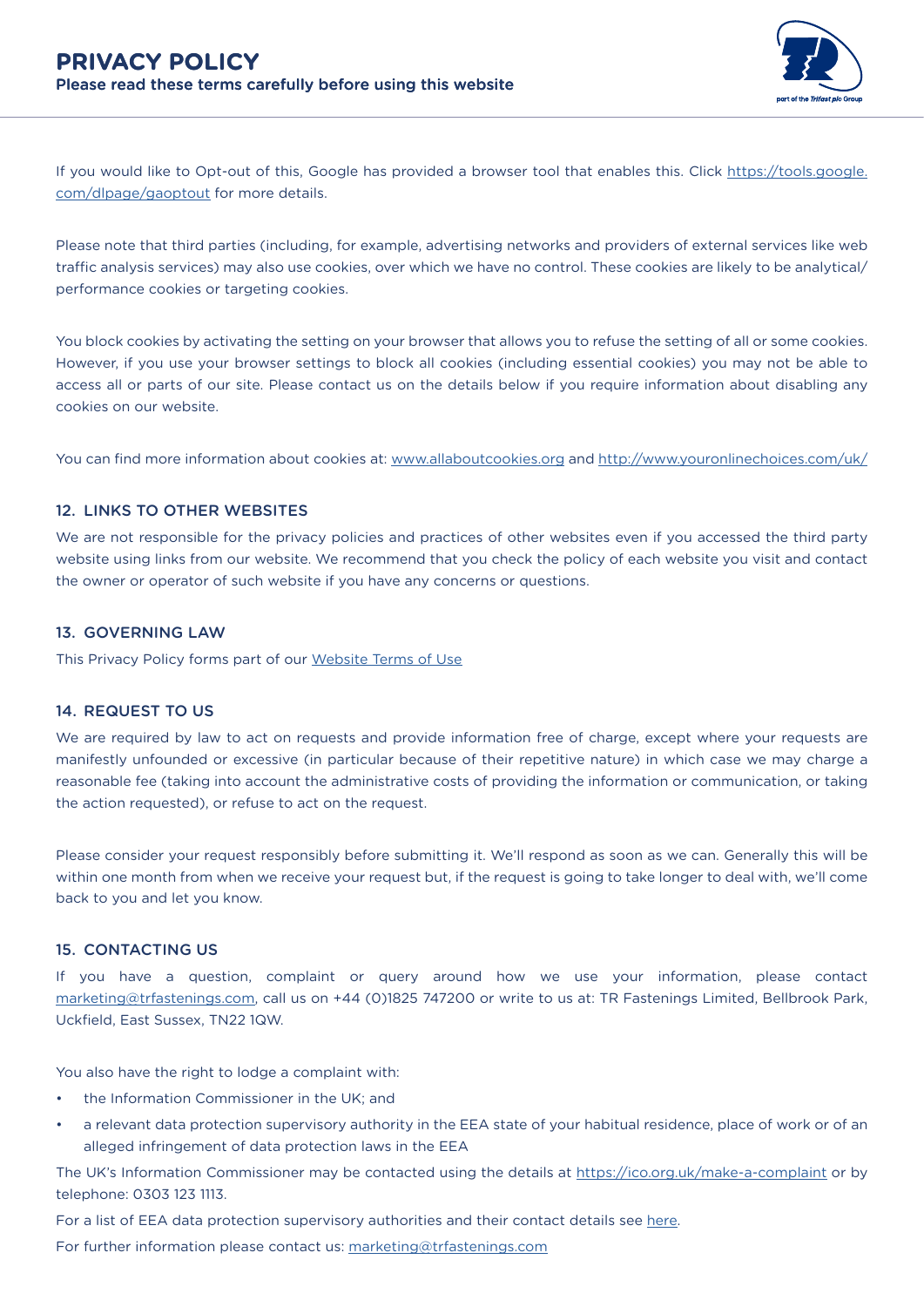

# Trifast plc group of companies

# Trifast plc

TR Fastenings Limited Lancaster Fastener Company Limited Precision Technology Supplies Ltd

TR Miller Holding B.V. TR Hungary Kft TR Southern Fasteners Ltd TR Fastenings Norge AS TR Fastenings AB TR V.I.C Viterie Italia Centrale, S.p.A TR Kuhlmann GmbH TR Fastenings España TR Fastenings Poland Sp. Z O.O

TR Fastenings Inc. Falcon Fastening Solutions, Inc.

TR Asia Investment Holdings Pte Ltd TR Formac Pte Ltd Special Fasteners Engineering Co. Ltd Power Steel and Electro-Plating Works Sdn. Bhd. ("PSEP") TR FORMAC Fastenings Pvt Ltd TR Formac Co Ltd